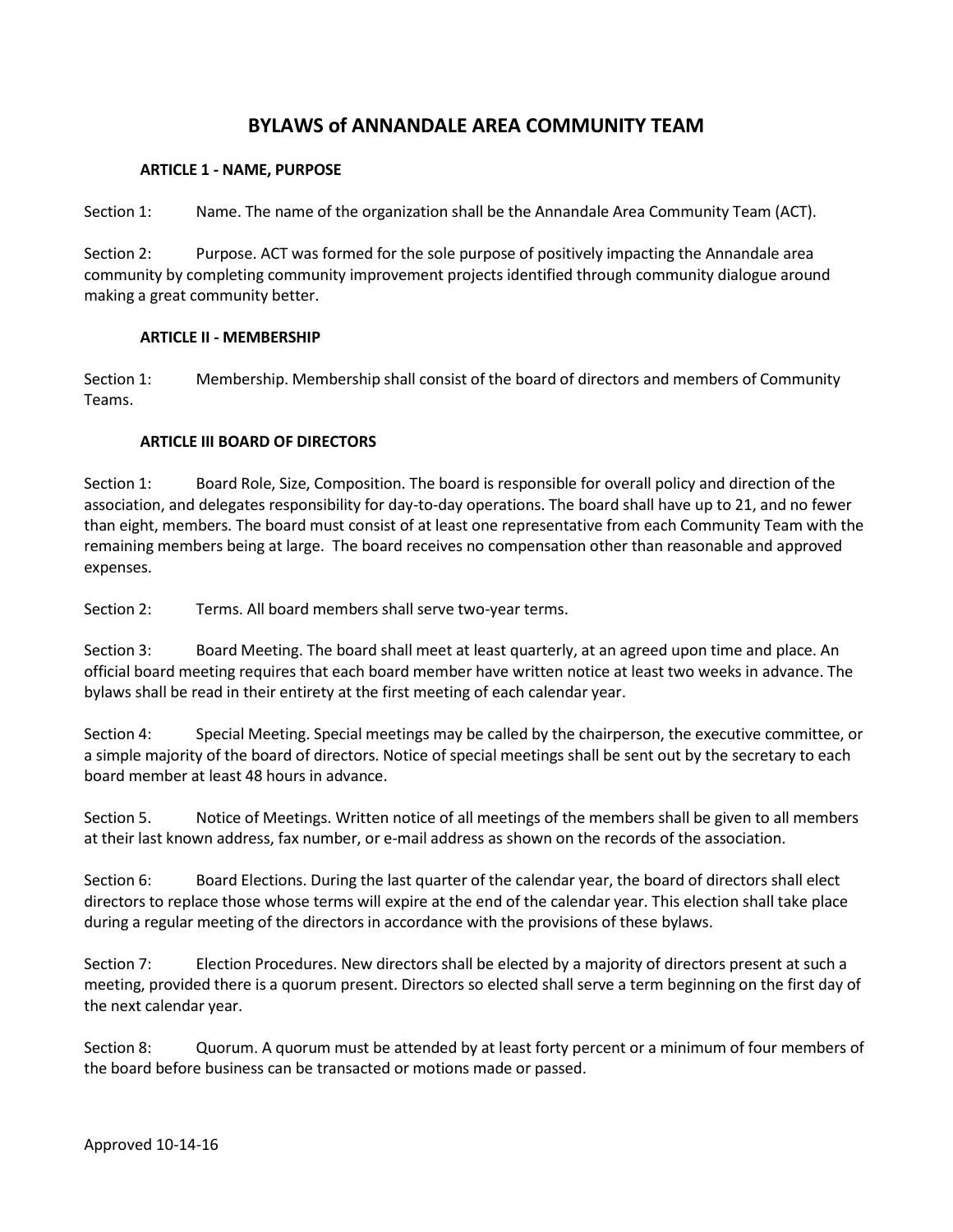Section 9: Officers and Duties. There shall be a minimum of four officers of the board consisting of a chair, vice-chair, secretary, treasurer, and an optional youth representative. The officers shall be elected by the board during the last quarter of the calendar year. They shall serve two year terms, the terms shall be staggered. Their duties are as follows:

The chair shall convene regularly scheduled board meetings, shall preside or arrange for other members of the executive committee to preside at each meeting in the following order: vice-chair, secretary and treasurer.

The vice-chair shall fulfill the role of the chair in his/her absence.

The secretary shall be responsible for keeping records of board actions, including overseeing the taking of minutes at all board meetings, sending out meeting announcements, distributing copies of minutes and the agenda to each board member, and assuring that corporate records are maintained.

The treasurer shall make a financial report at each board meeting, assist in the preparation of the budget and make financial information available to board members and the public.

The youth representative shall act as a liaison to youth in the Annandale area through two way communication.

Section 10: Vacancies. When a vacancy on the board exists, nominations for new members may be received from present board members by the secretary two weeks in advance of a board meeting. These nominations shall be sent out to board members with the regular board meeting announcement, to be voted upon at the next board meeting. All vacancies will be filled only to the end of the particular board member's term.

Section 11: Resignation, Termination and Absences. Resignation from the board must be in writing and received by the Secretary. A board member may be removed for other reasons by a three-fourths vote of the remaining directors.

Section 12. Voting Rights. No individual member of the board of directors shall exercise more than one vote even though such member serves the board of directors in more than one representative capacity.

## **ARTICLE IV - COMMITTEES**

Section 1: Committee Formation: The board may create committees as needed, such as public relations, fund raising, data collection and Community Teams that are formed to address identified needs within the community.

Section 2: Executive Committee: The five officers serve as the members of the executive committee. Except for the power to amend the Articles of Incorporation and Bylaws, the executive committee shall have all of the powers and authority of the board of directors in the intervals between meetings of the board of directors, subject to the direction and control of the board of directors. The executive committee's duties will include: the completion of an annual report, the creation of a budget, and to act in an advisory role to the project committees.

Section 3: Community Team Responsibilities: Each Community Team must elect a chair or team leader. Each team is responsible for creating working goals, providing and managing a budget for team activities and to provide a quarterly progress report to the board. Community Teams have the ability to expend and fundraise within the budget that was approved by the board. Community Team chairs or leaders are responsible for

Approved 10-14-16